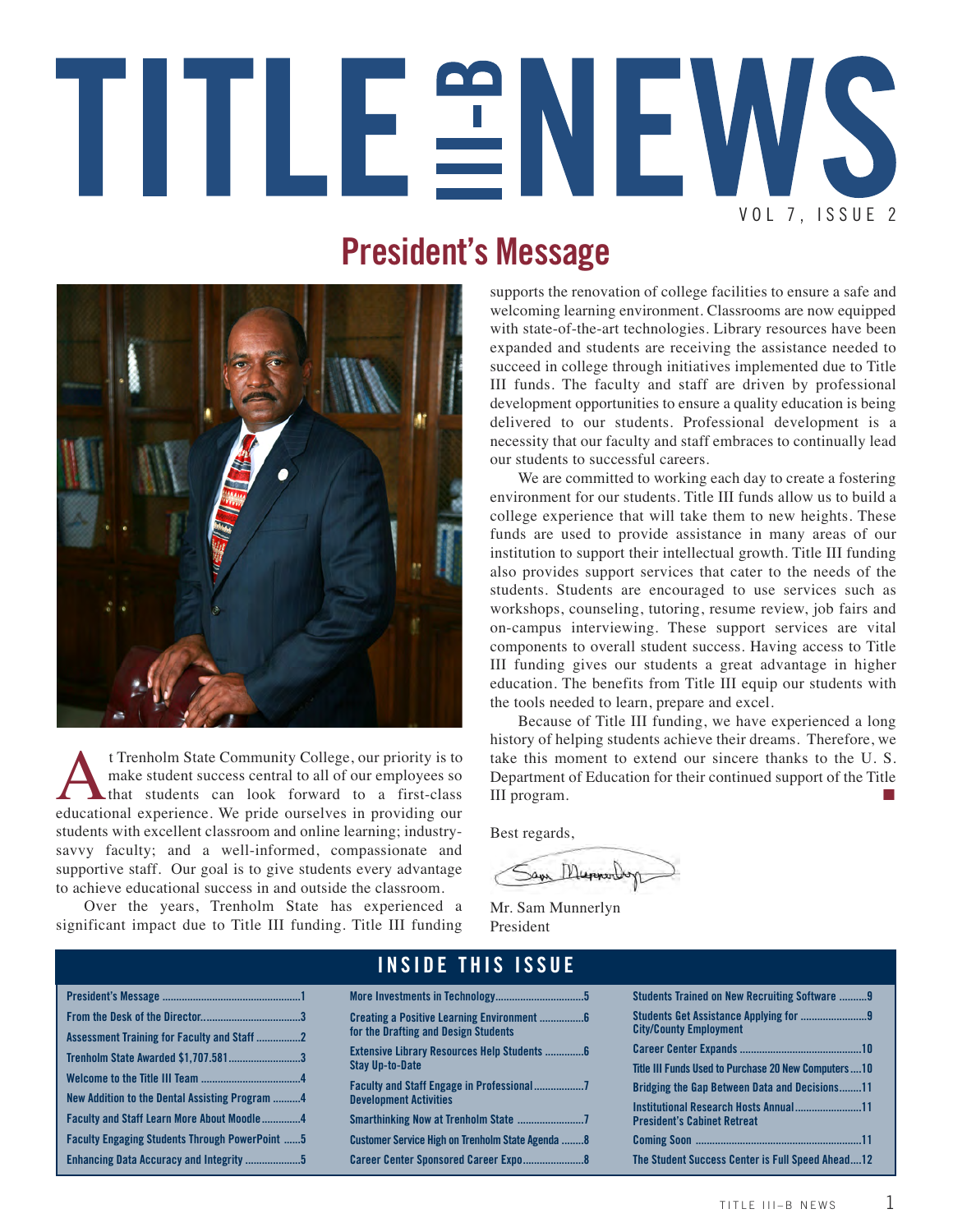#### **Trenholm State Community College Title III-B Team**

#### **Activity Directors**

**Activity I**  Dr. Mimi Johnson

> **Activity II** TBA

**Activity III** Mrs. Regina Rudolph

**Activity IV** Mr. Paul Blackmon

> **Activity V** TBA

#### **SAFRA Activity Directors**

**Activity I**  TBA

**Activity II** Ms. Ronica Thomas

#### **Title III-B Program Administration**

Mrs. Arlinda K. Knight *Director* Mrs. Selena Hartley *Secretary*

#### **Title III-B Historically Black Colleges and Universities Program**

H. Councill Trenholm State Community College Post Office Box 10048 1225 Air Base Boulevard Montgomery, AL 36108 Mr. Samuel Munnerlyn *President*

For more information about Title III-B, visit *www.trenholmstate.edu* and click on Administrative Offices and the Title III-B link.

# **From the Desk of the Director**



The reetings! It is with great pleasure that<br>
I am able to share with you our<br>
2014-2015. In this newsletter, you will find I am able to share with you our second newsletter for fiscal year articles on the different and interesting ways the College is using Title III funds to further Trenholm State's vision.

Title III is funded through the U.S. Department of Education, Strengthening Historically Black Colleges and Universities Programs. Title III programs consists of a variety of funded activities which facilitate the achievement of academic enhancement, technology integration, academic building renovation, enhancement of library resources, student retention and professional development opportunities for faculty and staff.

The Title III newsletter gives us the opportunity not only to provide articles of interest on the different activities funded by Title III, but to help keep the campus informed on the different accomplishments the activities are achieving throughout the year. There are a number of exciting things happening that we want to share with you.

We hope you find this Title III newsletter interesting and informative. Please stay tuned for more achievements through the Title III grant.

Sincerely,

Mrs. Arlinda K. Knight Director of Title III B Program

# **Assessment Training for Faculty and Staff**



Mrs. Brandi Merrill training faculty and staff

ctivity staff, assisted by other<br>college staff, held a workshop<br>series (April 14, April 20, April 21,<br>April 22 and April 23) titled Demystifying college staff, held a workshop series (April 14, April 20, April 21, April 22 and April 23) titled *Demystifying Assessment: Using Planning for Improvement* for the President's Cabinet and members of the Institutional Planning Council. These workshops addressed the following topics:

- Tips to Setting Effective Goals
- How to Write SMART Operational and Learning Outcomes
- How to Assess Outcomes Using Indirect and Direct Measures
- How Bloom's Taxonomy Applies to Student Learning
- How to Use Compliance Assist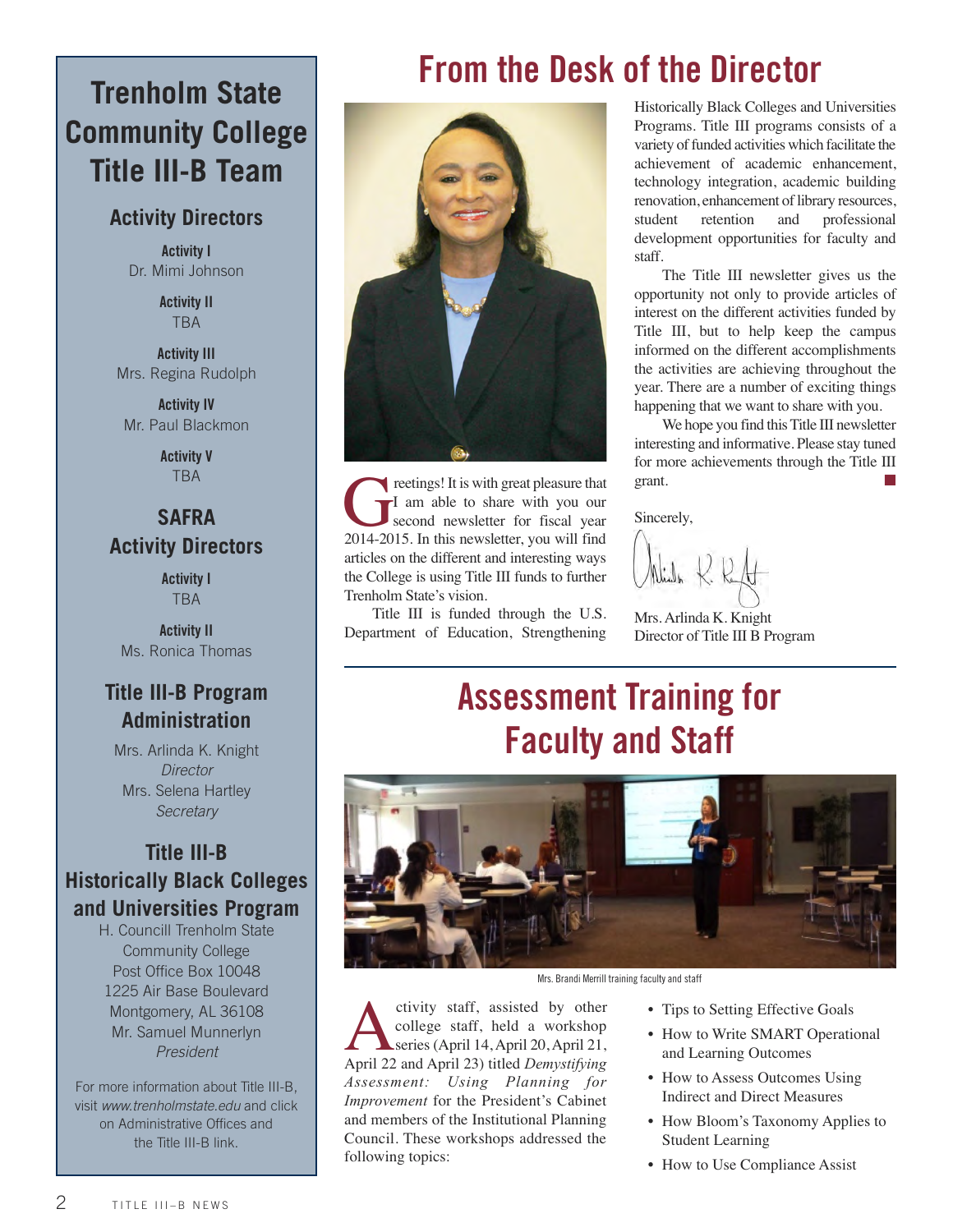### **Trenholm State Awarded \$1,707,581**

Trenholm State received \$1,707,581 for fiscal year 2015-2016 under the Title III, Part B and Student Aid Fiscal Responsibility Act (SAFRA). The grant awards will be used to support the following activities:

#### **Strengthening the Office of Institutional Research and Advancement**



Research and Advancement (OIRA) has the primary mission of conducting research within the college to provide information that supports institutional planning, policy formation and decision-making. The

The Office of Institutional

purpose of this unit is multifunctional in that it maintains a historical database of college data; assists with the systematic evaluation of educational support services, administrative processes, and fiscal resources in order to identify the strengths and challenges of the college; serves as a repository for information that may be used to support planning, policy formulation and strategic decision making. Further, OIRA facilitates Trenholm State's planning and institutional effectiveness processes.

#### **Enhancing Instructional Facilities**

Activity II will utilize a multi-pronged approach to alleviating the deficiencies in the physical facilities of the College. The activities to be undertaken will focus on



repairs/renovations of existing campus buildings that currently house academic programs/courses; enhancement of physical facilities will include classrooms, laboratories, and instructional offices to ensure a conductive learning environment. *The Activity Director will be announced at a later date.*

#### **Strengthening Management Information Systems**



This activity is designed to address the problems in the College's current system of managing and collecting information. Improved internal and external institutional communication systems, training opportunities for administration, faculty

Activity III Director

and staff, and technological updates to the records management system to attain a more efficient delivery of services. Since the computer system is the pivotal component of this activity, the administrative computing system will continue to be enhanced and secured through utilization of needed software and hardware updates.

#### **Enhancing Library Resources and Services**



Activity IV Director

The primary objective of this activity is to strengthen and improve library resources by acquiring additional library books, periodicals, microfilm, audiovisual materials and equipment, computer software, telecommunications software and

equipment and other educational materials.

#### **Strengthening a Culture of Student Success Through Tutoring, Counseling and Student Service Programs Designed to Improve Academic Success**

This activity is designed to improve academic success through tutoring, counseling and other student service programs. This activity will address critical issues pertaining to retention. Through retention monitoring and early warning intervention systems, high-risk students will be identified and provided the assistance needed to enhance their learning experience. Activity V will also seek to increase student engagement and promote social learning through planning, designing and hosting activities and programs designed to enhance career counseling and student engagement.

This activity will initiate, implement, and maintain tasks related to enrollment management. The activity will be the focal point in the College's support system for recruiting, retaining, and graduating students. This activity will provide retention monitoring and early warning intervention systems that will identify high-risk students and provide assistance. *The Activity Director will be announced at a later date.* 

#### **Developing and Strengthening Academic Programs and Services**

This Activity is designed to promote curriculum development, provide career upward mobility and enhance instructional delivery by the purchasing of state-of-the-art equipment to meet the needs within the College service area. T*he Activity Director will be announced at a later date.*

#### **Enhancing Professional Development for Faculty and Staff**



Activity II Director

This activity is designed to provide ongoing and systematic professional development opportunities to faculty and staff to increase productivity and effectively meet the needs of students. Its aim is to engage faculty, staff and

administrators in professional development opportunities through workshops, seminars and conferences. In addition, this activity will support guest lecturers, speakers, and consultants. Special emphasis will be placed on professional development for faculty. Tuition assistance will be made available to faculty members seeking to upgrade their academic credentials. With the knowledge base expanding in many fields of study, it is important to provide opportunities for faculty to keep current of the latest developments in their fields. **■**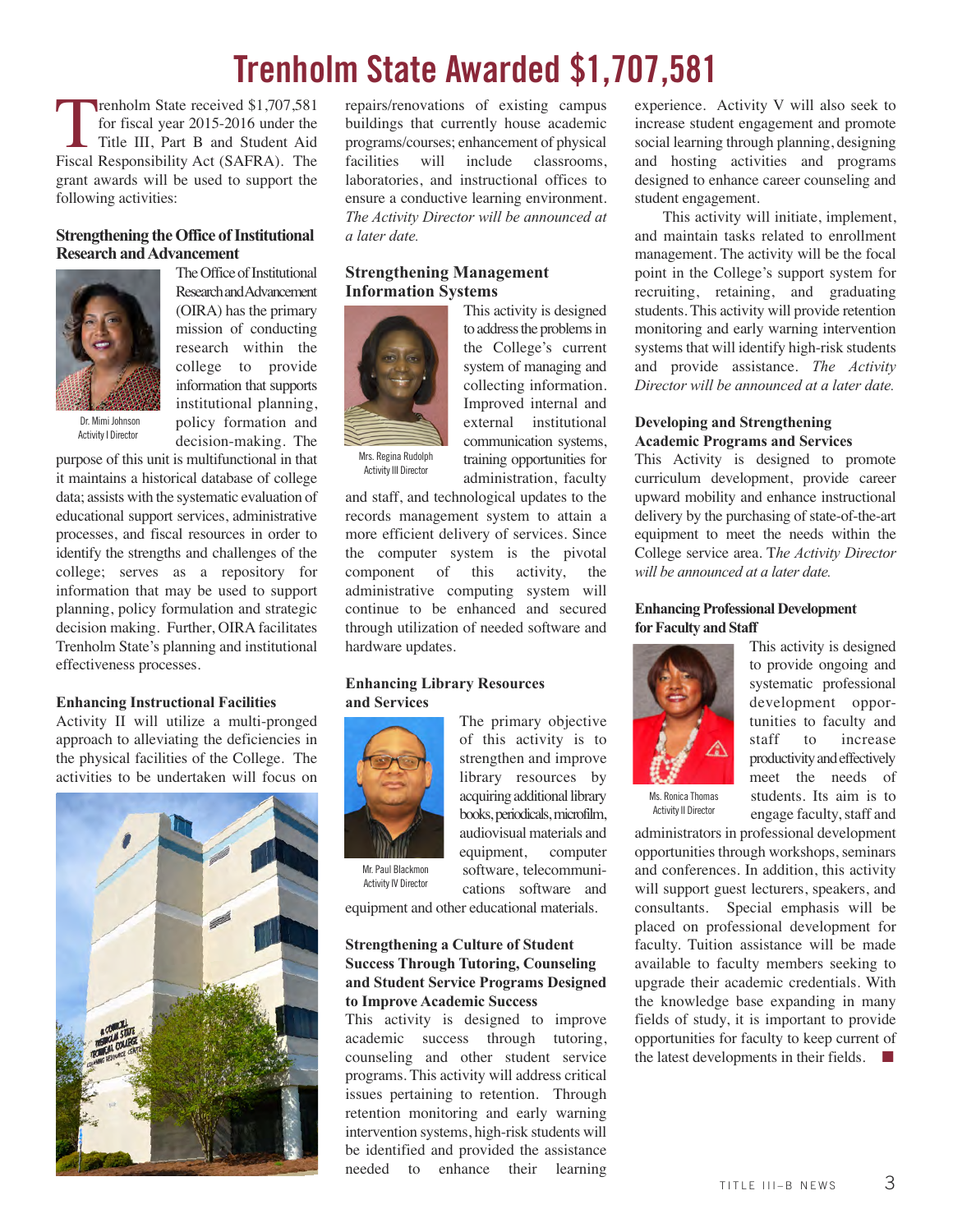#### **Welcome to the Title III Team!**

We are pleased to announce that Mrs. Selena Hartley has accepted the position of secretary in the Title III Office. Mrs. Hartley brings a wealth of experience, which will be invaluable



Title III Secretary

in meeting the departmental goals and objectives. We are confident that Mrs. Hartley will be an excellent match for this position and a strong asset to the Title III office.

Prior to accepting this position, Mrs. Hartley worked at Faulkner University as the administrative assistant for Career Development and External Relations at Thomas Goode Jones School of Law. She also has previous experience as an account representative for the Business Office at Faulkner University.

Mrs. Hartley is from McWilliams, Alabama in rural Wilcox County. She resides in Montgomery with her husband and son. She enjoys trail riding in Jeeps with her family and photography.

We welcome Mrs. Selena Hartley as a new addition to the Trenholm State Community College family.

## **New Addition to the Dental Assisting Program**



Students are using the new dental models in the classroom

**The Example State Community**<br>College students enrolled in Dental<br>Assisting now have some new<br>additions to the classroom. The purchase College students enrolled in Dental Assisting now have some new additions to the classroom. The purchase of dental models (as shown in the photo) will allow students to learn hands-on about all aspects of Dental Assisting. The models, purchased with Title III funds, are used to teach students about the anatomy and physiology of the teeth. Students are also taught the proper way of utilizing dental instruments by the professors demonstrating techniques on the models. The human-like models play an important role in the teaching of anesthesia procedures associated with Dental Assisting. The competency exam for Dental Assisting is given to students using these dental models. These models are a great asset to the Dental Assisting program and give students an academic advantage in their field of study. **■**

## **Faculty and Staff Learn About Moodle**

**On August 27, 2015, Mrs. Melissa**<br>Pickett conducted a workshop<br>"Introduction to Moodle:<br>Technology Training for Online Learning." Pickett conducted a workshop "Introduction to Moodle: Moodle is an open-source system that allows a professor to customize an online learning system. The workshop explained how to use the Moodle system in detail. The areas discussed during the workshop consisted of Navigating the Moodle Environment; Customizing Course Settings; Creating an Instructor Profile; Messages From Within Moodle; Editing the Moodle Course Calendar; Uploading Files From a Personal Computer to Moodle; Adding Learning Resources;

Adding Course Activities; Using the Help Features Within Moodle and at Moodle.org and Backing-Up the Moodle Course and Course Documents. According to Moodle.com, the learning system is used in institutions such as George Washington University, University of Kentucky College of Nursing, and University of Louisiana at Lafayette (https://moodle.net/sites/). Moodle is easy to use, always up-to-date and built for learning globally. This tool will assist student learning and help develop a customized educational curriculum for professors creating an ideal platform for the field of study.



Mrs. Melissa Pickett presenting at the Introduction to Moodle: Technology training for Online Learning on August 27, 2015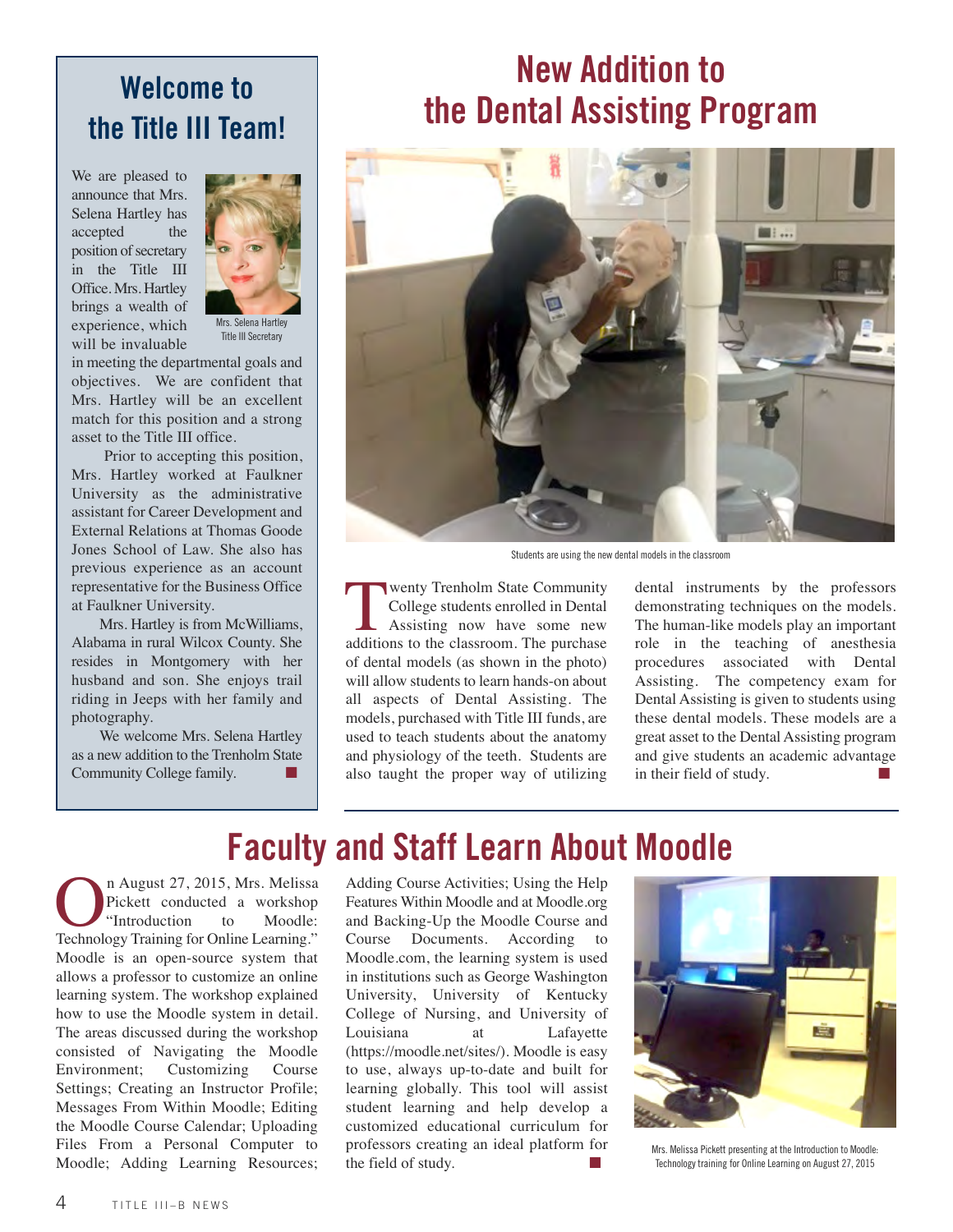# **Enhancing Data Accuracy and Integrity | More Investments**



Alliant Data Systems training with Ms. Vicki Pridemore

On July 14, 2015, nine Academic use of WebSmart (Campus Key web-Services, Business Office staff and administrators were trained on the based, point and click environment). Users were trained on job-specific programs with the curriculum processing, Degree program processing, inquiry, and other modules. Training was facilitated by Vicki Pridemore, implementation specialist at Alliant Data Systems.

Requisition and purchase order training was provided to faculty and staff on Friday, July 10, 2015. The purpose of this session was to assist new budget center users with the purchasing process in terms of creating a requisition. Users had the opportunity to create a requisition and study how the administrative system processed the requisition via the approval path. The session was facilitated by Regina Rudolph. **■**

# **in Technology**



With funding from Title III,<br>two purchases were made<br>in order to maintain a<br>stable and accessible network two purchases were made in order to maintain a and accessible network environment: a new, robust server was purchased to replace the senescent Microsoft Project server, and six wireless access points have been purchased to expand the college's wireless network.

#### **Faculty Engaging Students Through PowerPoint**



On August 28, 2015, Mrs. Amy<br>
Smith presented a workshop titled<br>
"How to Create Engaging<br>
PowerPoint Presentations." Microsoft's Smith presented a workshop titled "How to Create Engaging PowerPoint is a staple in presentation software and has been for many years. The workshop topics were Power Point Facts, Do's and Don'ts, Three Major Learning

Styles and Embedding Videos. Over six million teachers around the world use PowerPoint for classroom lecture, and PowerPoint has estimated 95 percent share of the presentation software market according to T2 Consulting (http://www.tedtakahashi.com/2013/04/05/ ten-interesting-facts-about-powerpoint/).

The use of PowerPoint in the classroom provides a visual aid to keep students' interest and increase the amount of information they comprehend in their field of study. PowerPoint presentations are created easily and can be tailored to any field of study.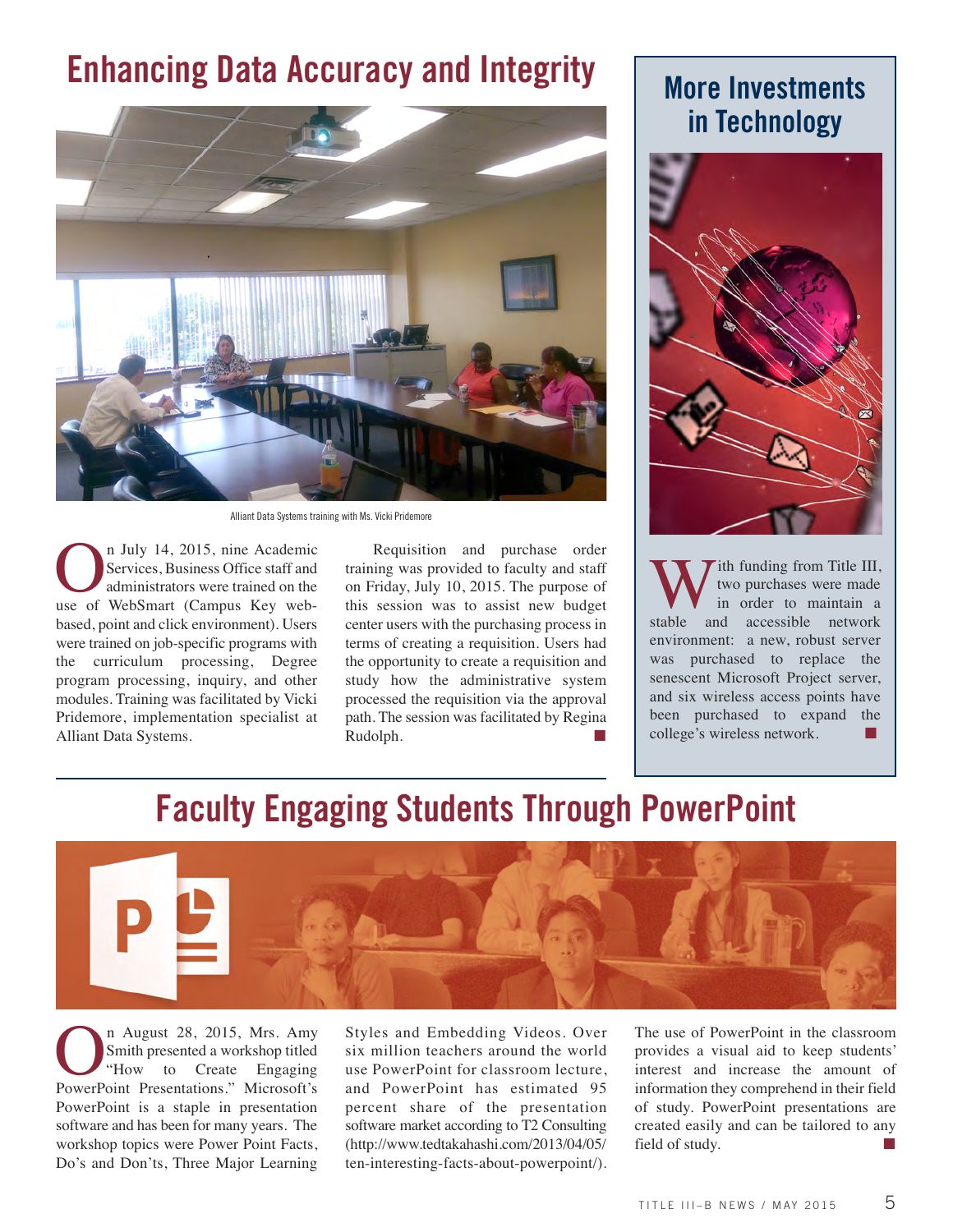### **Creating a Positive Learning Environment for the Drafting and Design Students**





Mr. Richard Herring's Drafting and Design classroom

Because our goal is to provide the<br>secure of the security set of the students, Title III funds were used<br>to purchase new tables and chairs for the very best education for our students, Title III funds were used to purchase new tables and chairs for the Drafting and Design program. The classroom is now designed to provide a

teacher-learner environment that will afford every student an opportunity to obtain skills needed for the successful completion of the program. Upon leaving the program, students will be better prepared for the workforce.

A positive learning environment is vital to the student success and impacts students in many ways. Title III funds are used to maintain a positive learning environment so that students feel comfortable and confident as learners. **■**

## **Extensive Library Resources Help Students Stay Up-to Date**

**Closed mouths and open minds fill**<br>the library at Trenholm with<br>students absorbing the most up-to-<br>date information available. Inside the the library at Trenholm with students absorbing the most up-tolibrary at Trenholm, students will find all the research tools ready and available to help find the information needed for a research paper or any assignments requested. The Trenholm Library, with Title III funding, houses fifteen databases to include: Credo Reference/Literati (described as a "one-stop" because this database has a detailed information breakdown into categories such as reference, electronic resources and books); Films on Demand; CINAHL (a nursing allied health resource database which provides scholarly research articles on the latest advancements in the field of nursing); Mango Languages (teaches a learner how to speak a foreign language); Ovid Resources; Proquest; Columbia Gazetteer; Britannica E-Reference Online; America's News (comprehensive database on current events around the United States); Associate Programs Plus; Auto Repair Reference Center; Black Studies Center; The Chronicle of Higher Education and CQ Researcher. These databases help students gain knowledge about their fields of study to aid them in becoming successful in their chosen careers. These databases contain the latest

information available which gives students confidence while doing research in their field of study assignments. Students can access the databases from home or anywhere that has a Wi-Fi connection! Students can log in and use these databases 24/7 to access information. Faculty also has access to these databases which enables them to explore areas of study to enhance their teaching programs.



Library staff demonstrating one of the new computer and database resources

The library uses Title III funds to subscribe to five local newspapers: *The Montgomery Advertiser; The Birmingham News; The Montgomery Independent; The Montgomery – Tuskegee Times* and *America's News.* Local newspapers assist students by providing articles on issues in the city and surrounding areas related to their programs of study. For example, health issues assist the nursing and allied health students by providing information about illnesses, outbreaks, and health care affordability. In another example,

information about the recent failure of the state legislature to pass a budget is helpful to business and accounting students. Lastly, local newspapers can provide topics for English classes to write about current events in the city and the state.

In addition to this massive amount of information maintained, the library now has six new computers, purchased with Title III funds, on the second floor to make research needs a little easier. These computers can provide access to information at a much faster rate than the older computers. Students are getting the opportunity to work with the latest technology in computers with these new additions. These computers are available for Trenholm students in the computer lab on the second floor of the library.

Title III funding is allowing the library staff to work on digitizing archival collections to be available on the internet. The Montgomery Voting Rights documents have been designated by the library to be digitized first. This is the largest collection in the Trenholm Library archives and comes from the Rufus Lewis Collection. Although the collection has not yet been digitized, the library has seen an increase in the usage of this collection. The library has received numerous requests for records in this collection to be used for research purposes outside of Trenholm.**■**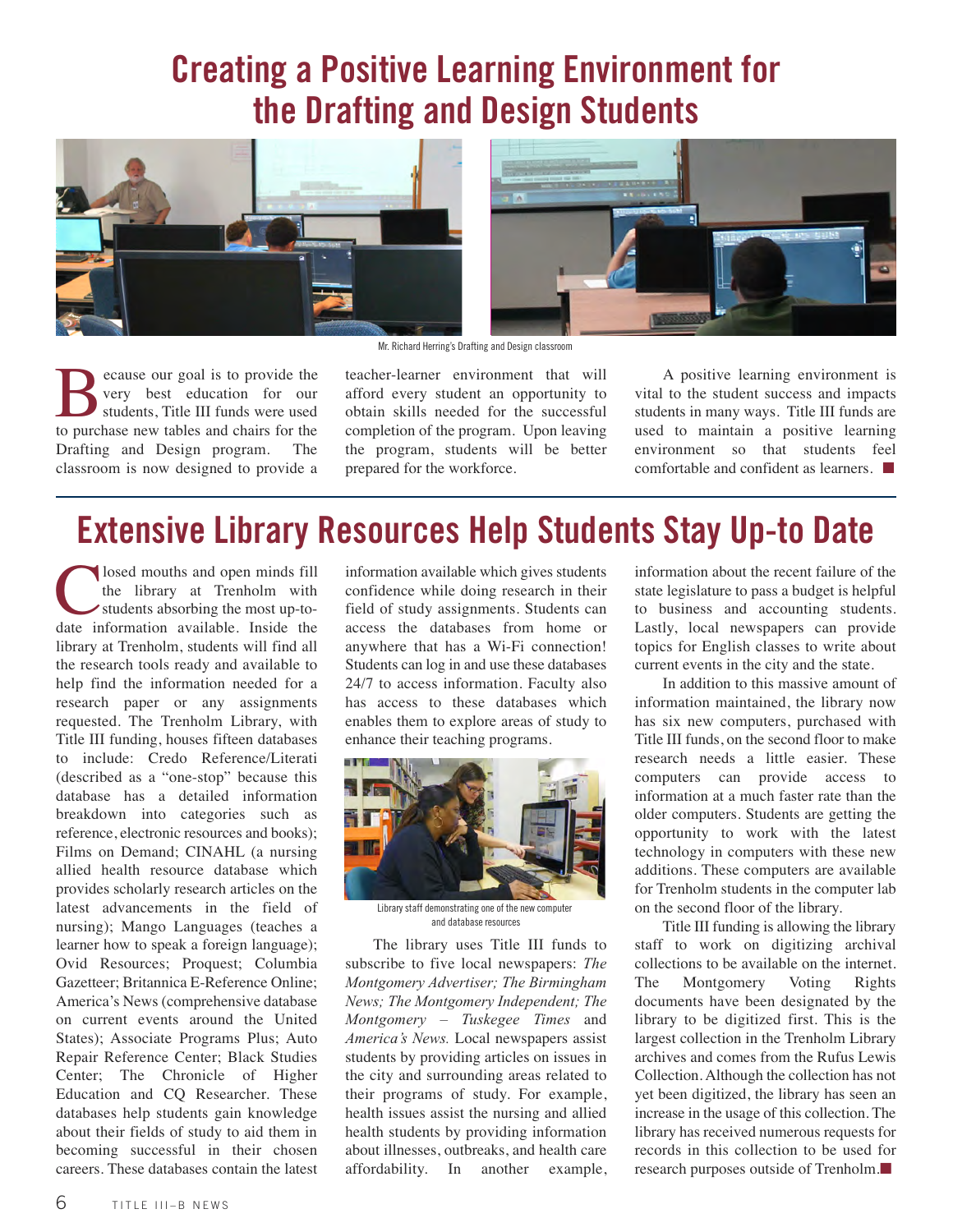### **Faculty and Staff Engage in Professional Development Activities**

t the May 11, 2015, Faculty and<br>Staff Retreat, Activity V hosted<br>the following sessions:<br>ational Differences in the Staff Retreat, Activity V hosted following "Generational Workplace: Moving Through Ages and Stages" presented by Dr. Marquita Davis and "Leading Generations" presented by Ms. Iyisha Smith Jones. Both sessions focused on how to interact with the various generations (Baby Boomers, Generations X, Y, Z and Millenials) that are in the educational arena, either as employees or students, and provided practical tips on how to identify, work with and assist students across the generation spectrum to facilitate student success. Approximately 89 percent of full-time employees participated in the professional development sessions.

From April 12 – 15, 2015, both the head librarian and reference/information literacy librarian attended the Alabama Library Association meeting in Point Clear, Alabama, at the Grand Marriott Resort. The conference provided networking opportunities for the librarians and also an opportunity to meet with the Alabama Two Year College Library Association. The association meets at the conference to finalize the revision of the by-laws and approve changes made to the course description of the library courses to be submitted to the Department of Postsecondary Education. The conference offered workshops on effectively teaching information literacy sessions; managing large, medium and small libraries; and improving library infrastructure.

The coordinator of Job Placement and Follow-Up also attended the National Association of Colleges and Employers Conference in California from June 2-6, 2015. This was an opportunity for the coordinator to attend sessions on Creating Tomorrow's Leaders, Integrating Career Services and Alumni Relations, Go Government, Innovative Practices for More Meaningful Engagement with Students, and many more.

Professional development continued for the coordinator of Job Placement and Follow-Up from June 22-26, 2015, as she attended the Historically Black Colleges and Universities Title III Program Technical Assistance Workshop in Texas. This workshop addressed topics such as Health and Wellness, Data Matters: How to Collect, Compile and Analyze Data, an Overview of the Association and the Title III-B Program, Legislative Allowable Activities, and much more. Both of these conferences provided information relevant to the success of the Career Center, the mission, the goals, and the impact the Center has on the development of students. The coordinator for Job Placement and Follow-Up also attended the Alabama Association of Colleges and Employers Summer Conference from July 29-31, 2015, in Montgomery. This workshop provided an opportunity to network and build professional relationships with employers, colleges, and universities throughout the state of Alabama. It also provided new and innovative ideas to engage students and employers. Presenters



Ms. Maria Richardson, Job Placement and Follow-Up coordinator at the National Association of Colleges and Employers Conference

addressed the following topics: Effective Team Building Strategies; The Importance of Visionary Programming for the Future of Career Services; The Importance of Using Career Development Services and How to Hire and Assist Individuals with Disabilities.

During the College's professional development session on August 17, 2015, Ms. Maria Richardson, coordinator of Job Placement and Follow-Up, was allowed to recruit the faculty and staff to inform students of the many services offered by the Career Center. Faculty and staff were educated with materials that will better expand their knowledge of the Career Center throughout the Trenholm and Patterson campuses. With the knowledge about the Career Center, faculty and staff can advise students to take advantage of the many services that are offered. **■**

## **Smarthinking: The Leader in On-demand Student Support Now at Trenholm State**

Activity V purchased<br>
SMARTHINKING online tutoring<br>
be available to Trenholm State students 24 SMARTHINKING online tutoring services so professional tutors will hours per day, and 7 days per week. Students can access Smarthinking services via PC or Mac, Chromebooks, iPhone, iPod Touch, iPad or Android devices. Students can also download the Smarthinking App for easy access to tutoring services. Smarthinking provides tutoring in mathematics (basic math through Calculus including Bilingual Math), Biology, Introduction to Human

Anatomy and Physiology, Chemistry, Organic Chemistry, Physics, Economics, Accounting, Introduction to Finance, Statistics, Spanish, Writing, Reading and IT Support. In addition, Activity V also provided funding to purchase tutoring services to assist students enrolled in the College's nursing and allied health programs. Smarthinking provides live, online tutoring from expert nursing and allied health educators whose mission is to help students achieve success in the subject matter. Students can get help with a troublesome homework assignment,

writing assignment or even with NCLEX test preparation. For more in-depth information, we invite you to access the Smarthinking home page at www.smarthinking.com.

Our goal is to provide this comprehensive 24/7 online tutoring services to strengthen our students' academic success. Smarthinking will be fully launched in spring 2016. Mr. Damon K. Blythe will serve as the on-site administrator for Smarthinking. **■**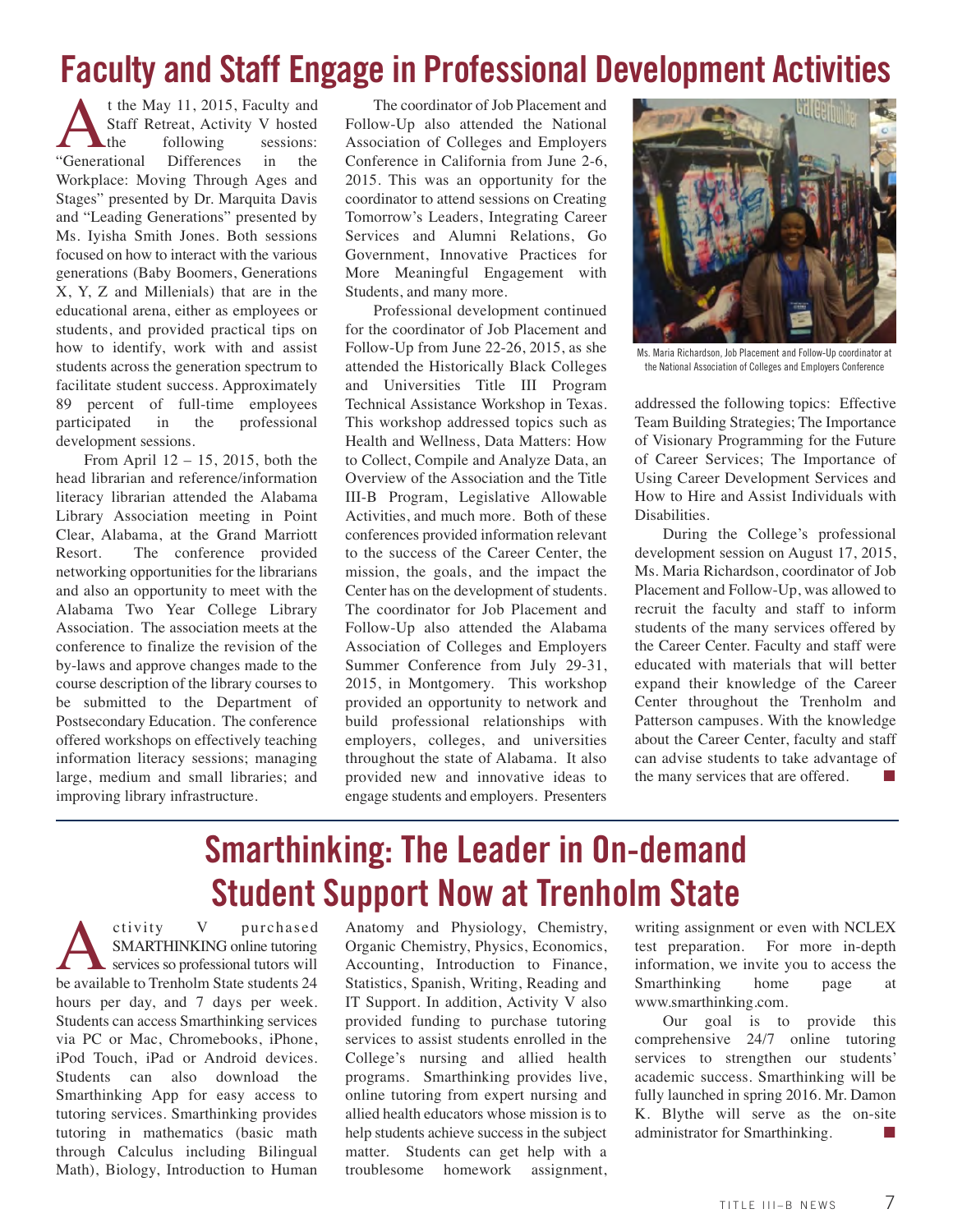

# **Customer Service High on Trenholm State's Agenda**

In March 2015, the Customer Service<br>Subcommittee of the Retention Team<br>launched a customer service project<br>designed to keep customer service at the n March 2015, the Customer Service Subcommittee of the Retention Team launched a customer service project forefront and to ensure that Trenholm State is not only a great place to matriculate, but

also a great place to work. Providing exceptional customer service is just one way to build relationships with students, thereby, positively impacting their academic success.

Employees were asked to view a

series of brief customer service videos and complete a quiz about the video each month. The quiz participants were entered into a door prize drawing. The following table delineates the video titles and door prize winners.

| <b>Date</b> | <b>Video Title</b>                                             | <b>Door Prize Winner</b> | <b>Door Prize</b>                                                          |
|-------------|----------------------------------------------------------------|--------------------------|----------------------------------------------------------------------------|
| $Mar-15$    | 6 Common Customer Expectations                                 | <b>Brandi Merrill</b>    | cell phone power bank                                                      |
| Apr- $15$   | The Fred Factor                                                | <b>Danny Perry</b>       | <b>EMTEC 8 GB Superman</b><br>flash drive                                  |
| $May-15$    | Practical Tips for Higher<br><b>Education Customer Service</b> | Joseph Trimble           | \$20 Target Gift Card                                                      |
| $Jun-15$    | The Importance of Customer<br>Service<br>in Higher Education   | Shearese Grant           | 30-minute massage donated<br>by Melanie Hacker,<br>Massage Therapy program |
| $Jul-15$    | What is Customer Experience?                                   | DeQuendolyn Long         | UA goodies                                                                 |
| Aug- $15$   | <b>Customer Service: There's Got to</b><br>be a Better Way     | Damon Blythe             | AU goodies                                                                 |

An average of 30 employees out of 206 viewed the You Tube customer service videos each month for a 15 percent participation rate.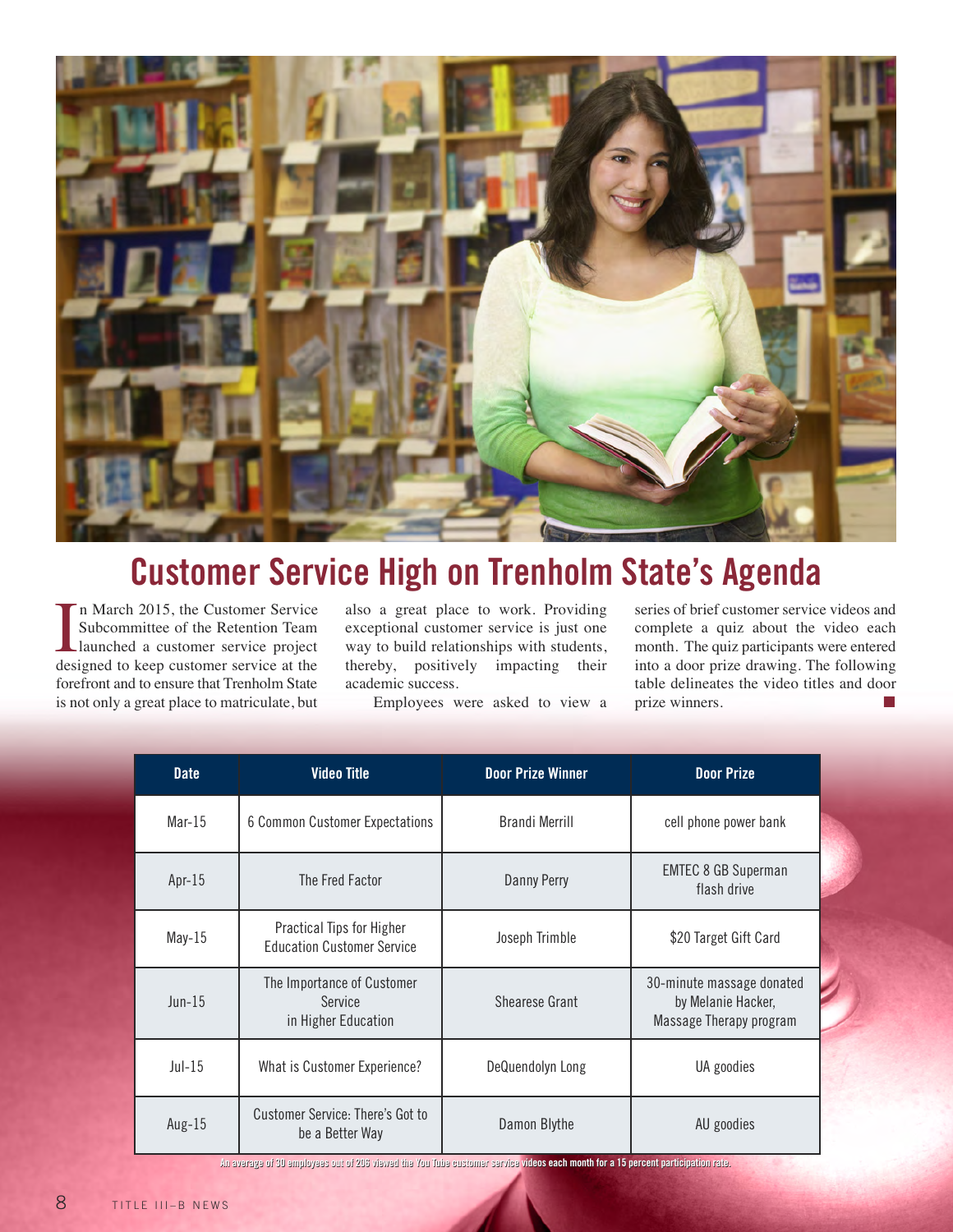

2015 Career Expo

## **Career Center Sponsored 2015 Career Expo**

The Career Center had a very busy<br>and exciting quarter. Hundreds of<br>students, alumni, and members of<br>the community showed up dressed for and exciting quarter. Hundreds of students, alumni, and members of success to attend the 2015 Career Expo sponsored by the Trenholm State Career Center, Aerotek, and Jackson Hospital on April 14 and 15, 2015. The Career Center utilized all avenues to reach out to Trenholm State students, alumni, and the community by notices on plasma TVs throughout campus, emails, the Career Center website, radio and TV announcements, and flyers. It was truly a collaborative effort to guarantee the success of the event. The Career Expo Committee worked hard to ensure that employers' and students' experiences were satisfying. Maria Richardson, coordinator of Job Placement and Follow-Up, organized fifteen volunteers to help with

the event, which included Trenholm State's staff, faculty, Student Ambassadors, SGA, and the National Society of Leadership and Success. The Career Center emailed students tips to help them prepare for a Career Fair, which included how to dress for success and what to do before the fair; during the fair, and once the fair is over. Employers such as Alabama Power, Spherion Staffing, Huntington Ingalls Industries, UPS, and Baptist Health return year after year because of the highly skilled employees they have found in the students they have hired from Trenholm State. Some students were looking for employment in their programs of study, while others were looking to transition from their current jobs. Whatever the reasons, the employers were excited and eager to speak to all of the potential  $c$ andidates.

# **Students Get Assistance Applying for City/County Employment**

The Center welcomed Ms. Carmen Douglas of the Montgomery City-County Personnel Department on July 22, 2015, to speak with students about successfully applying for and securing career opportunities with the City and County entities. Ms. Douglas discussed the

application process as well as the importance of completing the application entirely. She also informed the students how to search for employment with the City of Montgomery and Montgomery County departments.

#### **Students Trained on New Recruiting Software**

| <b>Sign in</b> | Forgot my password                                          | Register | Register And Post Job |                          |
|----------------|-------------------------------------------------------------|----------|-----------------------|--------------------------|
|                | Log In                                                      |          |                       | Register                 |
|                | Please enter your username and password.<br><b>Username</b> |          | Register for          |                          |
|                |                                                             |          |                       |                          |
|                | (your email address)                                        |          |                       |                          |
|                | Password                                                    |          |                       | Register #<br>Register A |

Using the month of July, the<br>coordinator of Job Placement<br>and Follow-Up had the<br>opportunity to teach and train 119 coordinator of Job Placement and Follow-Up had the opportunity to teach and train 119 students registered in Orientation 101 on the new online recruiting software, Trenholm Careers. The students were trained on Setting-Up a Profile; Resume Builder; How to Conduct a Job Search; Scheduling a Mock Interview and Scheduling a Counseling Appointment. The goal is to get at least 25 percent of the student population using the software by the end of the fall semester. The new software is also designed to make it easier for employers and alumni to register with the Career Center. Symplicity is used in 1,108 academic institutions worldwide. This career software was made possible with Title III-B Activity V funding.



Ms. Douglas presenting employment information to students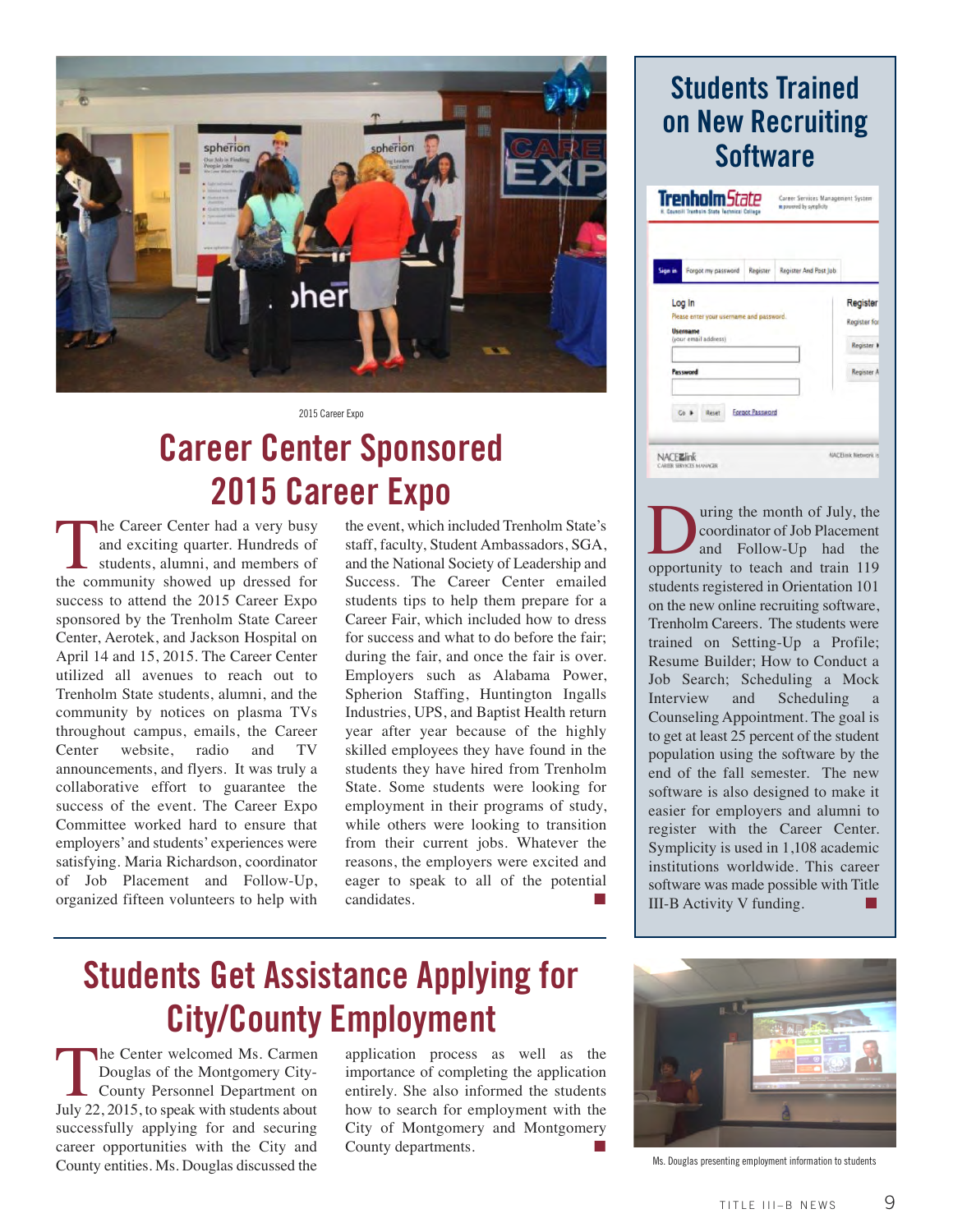

## **Career Center Expands**

The months of July and August served<br>as a transition period for the Career<br>Center. The Center was able to<br>relocate to a larger office space on the fourth as a transition period for the Career Center. The Center was able to relocate to a larger office space on the fourth floor of the Library Tower. The Career Center offers an interview/resource room for employers and students. The new space also provides a waiting area and resource wall for students and alumni. The larger space allows employers to conduct oncampus interviews and pre-employment

screenings. The new area can also allow students the opportunity to record mock interviews, conduct job searches and offer internship/work study opportunities for qualified students to work directly with the Career Center. The Center is expected to operate at 100 percent beginning October 1, 2015. We hope that faculty, students, and alumni will take advantage of all the resources that we have to offer. **■**

#### **Title III Funds Used to Purchase 20 New Computers**



EMS student working on an assignment

Title III-B, Activity 1 recently purchased 20 new computers<br>for the Emergency Medical<br>Services (EMS) program. These purchased 20 new computers for the Emergency Medical computers not only provide up-to-date technology for the EMS students, but increase the number of available computers from 14 to 20. This increased number allows more students access to computer work stations to conduct research and work on assignments. In addition, the EMS department administers 100 percent of the course quizzes and exams via computer-based testing, which allows instructors to use the computer lab for administration of tests. This is a significant enhancement to the program as the national certification examination that students take upon graduation is computer-based. Administering examinations using computer-based testing better prepares students for their national certification examination. The program is already seeing an improvement in the pass rates on said exams. In addition, with the purchase of the computers, the lab layout was restructured to accommodate the increased number of computers and is now designed so classes can be taught in the lab if  $n$ ecessary.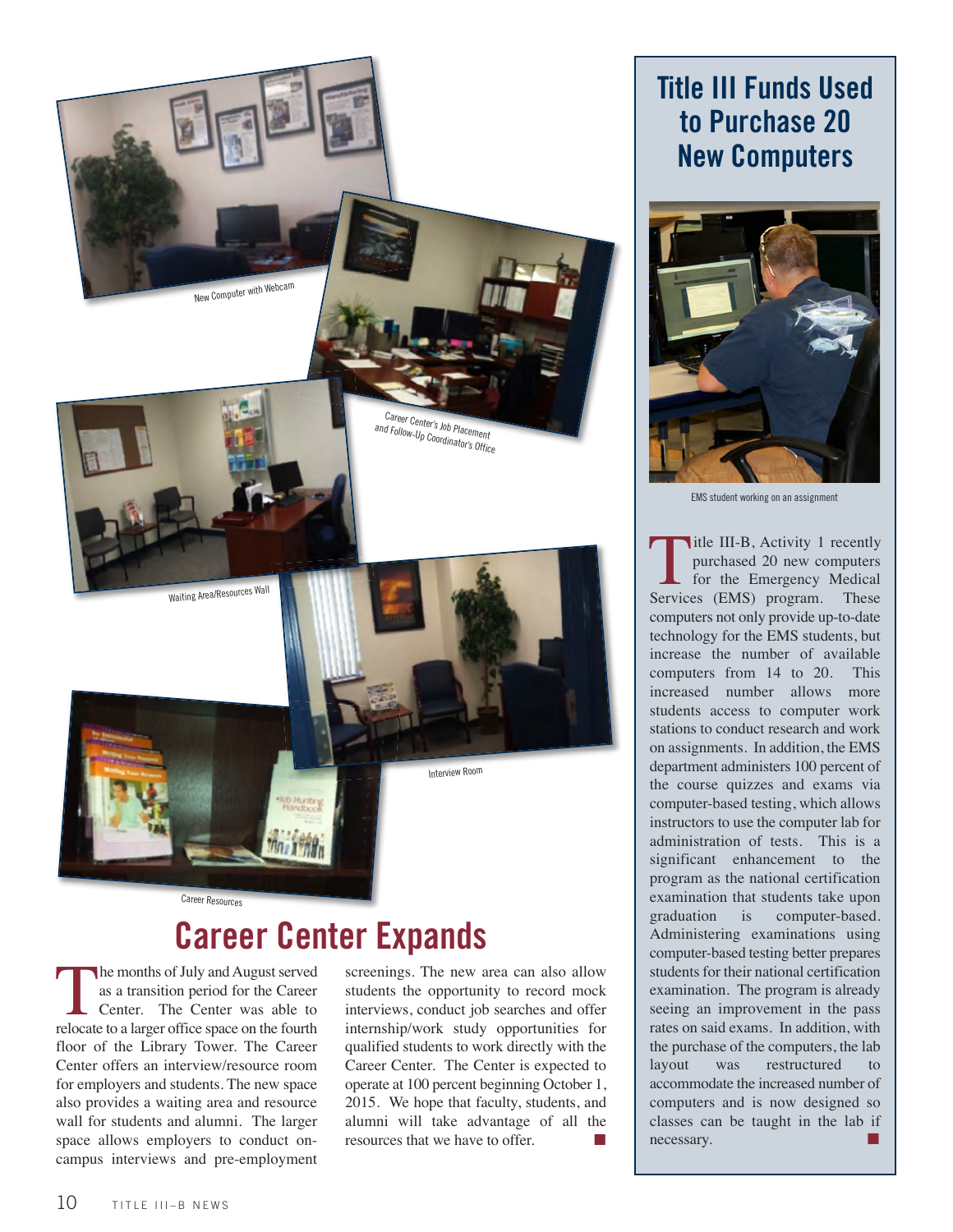## **Bridging the Gap between Data and Decisions**



The Office of Institutional Research<br>and Advancement (OIRA) serves as<br>a college-wide resource in<br>providing information and data to enhance and Advancement (OIRA) serves as a college-wide resource in providing information and data to enhance decision making at the College. One manner used to accomplish this initiative is by publishing information and assessment documents via print and on the IR webpage. A total of eight documents have been developed and published from April 2015 to September 2015 to include the following:

- 2014-15 Fact Book (printed and web)
- 2015 Fast Facts (printed and web)
- 2015 Library Satisfaction Survey (Student) (web)
- 2015 Spring New Student Survey (web)
- 2014 Fall New Student Survey (web)
- 2014 Summer New Student Survey (web) • 2014 Institutional Effectiveness
- Survey (web)
- 2014 Employer's Satisfaction Survey (web)

Another vehicle used by the OIRA to share information to the College is the *Friday Factoid*, which is distributed electronically at least monthly by email and on the OIRA webpage. The *Friday Factoid* was developed to serve as a quick method to provide interesting facts and increase awareness about the Office of Institutional Research and Advancement. Previous publications included the following: Eleven of AL's Hot 40 Demand Occupations at Trenholm, How important are high response rates in survey research?, Fall 2014 Headcount AL Two-Year Colleges, Trenholm State Academic Inventory, and Trenholm State Completions. Other *Friday Factoids* that have not been published to the webpage, but disseminated are Average Weekly Wage and Employment, Job Openings and Hire Levels, Fastest Growing Occupations, FASFA Completions, and Just Fun Facts about Trenholm State. **■**

#### **Coming Soon! Trenholm Campus Makeover for Building H**



Title III funding is allowing<br>Building H to get some<br>renovations! The new Building<br>H will have three classrooms as well as Building H to get some renovations! The new Building five offices for instructors of the Radiology and Diagnostic Medical Sonography programs. New additions will also include four labs: two labs for the Radiology program, one lab for the Diagnostic Medical Sonography program and one computer lab accessible to both programs. This renovation will provide students and faculty with an environment that is more conducive to effective teaching and learning.

# **Institutional Research Hosts Annual President's Cabinet Retreat**

The Office of Institutional Research<br>and Advancement (OIRA) is<br>charged with the responsibility of<br>maintaining a comprehensive, integrated and Advancement (OIRA) is charged with the responsibility of maintaining a comprehensive, integrated institutional effectiveness system for Trenholm State. One of the methodologies used to facilitate this objective is to organize various planning workshops/meetings to include the annual President's Cabinet Retreat, which was held on September 28, 2015, at Harper's Cooking Lab. In collaboration with Title III Activity 1 Academic Programs and Services under the direction of activity director, Ms. Ronica Thomas, funds were provided to cover the fee of the consultant,

Dr. Pend Armistead of the Armistead Group, and other workshop costs.

OIRA hosted an informative planning meeting that included the president's vision for the upcoming year. Dr. Pend Armistead discussed the *Trends and Conditions Impacting the Future Role of the Two-Year College* to include implications and opportunities. This session provided the President's Cabinet a macro-view of two-year colleges in the nation and provided the introductory foundation for the College's pending strategic plan revision. The planning workshop also included a myriad of information and data presented by Dr.

Mimi Johnson to include enrollment trend data, student outcome data, assessment status, retention data, program viability data, compendium of surveys, 2014-15 strategic plan status update, and review of the College's mission statement.

The goal of the annual planning workshop is to allow the College's leadership an opportunity to review its accomplishments, examine areas that need improvement, address student concerns and use data and information provided to make decisions to improve collegiate operations and enhance student success.**■**